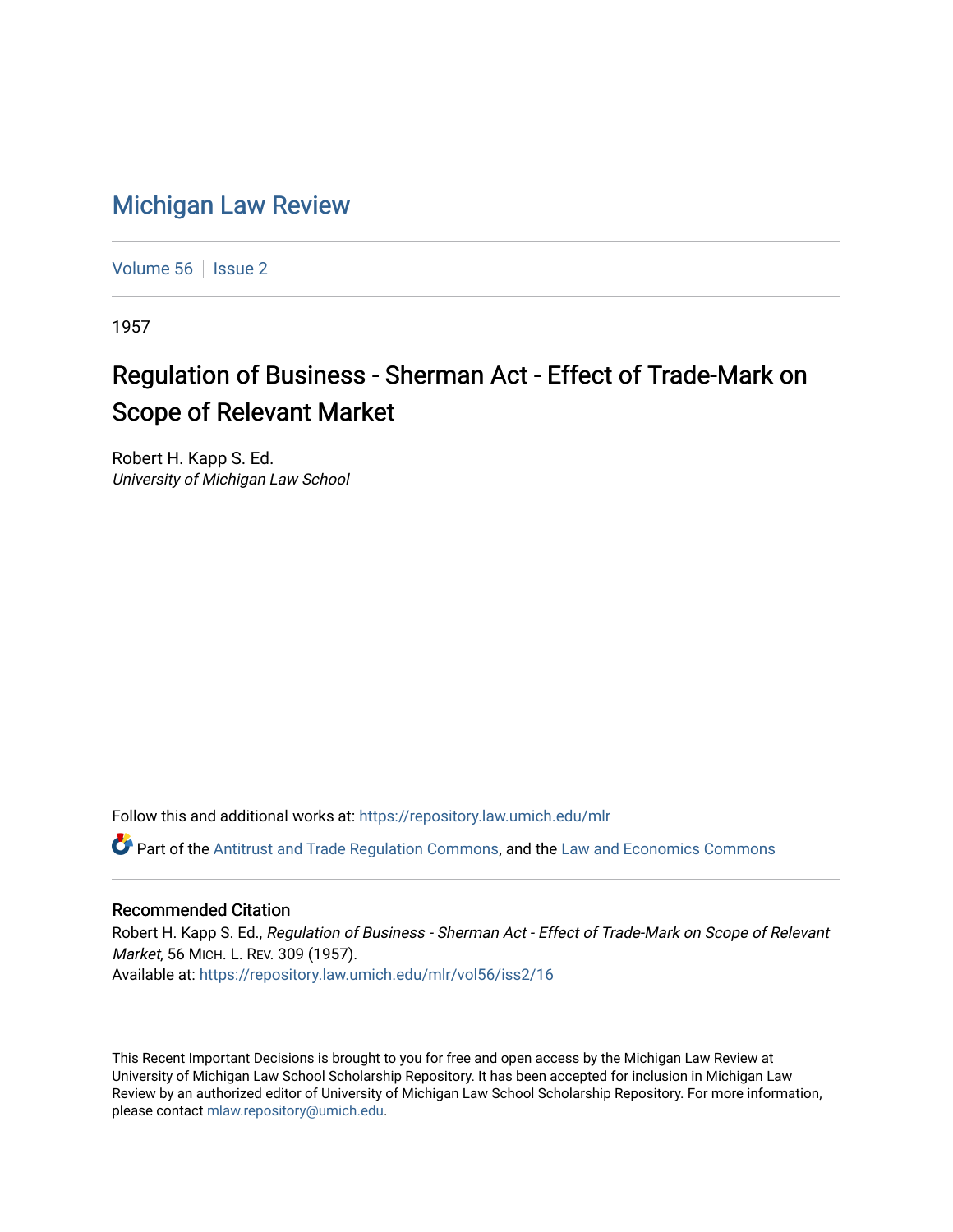REGULATION OF BUSINESS-SHERMAN ACT-EFFECT OF TRADE-MARK ON SCOPE OF RELEVANT MARKET-Defendants are American corporations marketing trade-marked toilet goods obtained from their French affiliates. In each case the French company transferred to the American company trademark rights covering imported products. Pursuant to section 526 of the Tariff Act of 19301 defendants filed with the Bureau of Customs certificates of registration of these trade-marks for the purpose of preventing the competitive importation of products bearing the same trade-marks. In an action by the government charging that utilization of section 526 by each defendant constitutes an attempt to monopolize and a monopolization of the importation and sale of these trade-marked commodities in violation of section 2 of the Sherman Act,2 *held,* injunction granted. The relevant market is confined to the trade-marked toilet goods of each defendant. *United States v. Guerlain,* (S.D. N.Y. 1957) 155 F. Supp. 77.

Delimitation of the relevant market is essential to the measurement of monopoly power in connection with section 2 of the Sherman Act.<sup>8</sup> The concept of market has product, territory, time, and consumer aspects.<sup>4</sup> Originally, only products essentially identical in price,<sup>5</sup> quality, $\overline{6}$  and use were regarded as being in the same market. Recent cases indicate that product differentiation may exist in the relevant market.7 Implicit in these decisions is a rejection of pure competition as a policy goal in monopoliza-

l 46 Stat. 741 (1930), 19 U.S.C. (1952) §1526. The critical question of whether §526 applies to trade-marked goods of an affiliated company imported into the United States, a question of first impression decided in the negative in the principal case, is discussed exhaustively in 64 YALE L. J. 557 (1955).

2 26 Stat. 209 (1890), 15 U.S.C. (1952) §2.

s E.g., United States v. Aluminum Co. of America, (S.D. N.Y. 1950) 91 F. Supp. 333. 4 MacDonald, "Product Competition in the Relevant Market Under the Sherman Act," 53 MICH. L. REV. 69 at 71 (1954).

5 United States v. Corn Products Refining Co., (S.D. N.Y. 1916) 234 F. 964.

6 Fashion Originators Guild v. FTC, (2d Cir. 1950) 114 F. (2d) 80. See generally 25 GEO. WASH. L. REV. 568 (1957).

7 E.g., United States v. E. I. du ,Pont de Nemours &: Co., 351 U.S. 377 (1956); Times-Picayune Publishing Co. v. United States, 345 U.S. 594 (1953). While du Pont was a 4-3 decision in the Supreme Court, it has been applied in a number of recent district court cases. See 25 GEO. WASH. L. REV. 568 (1957).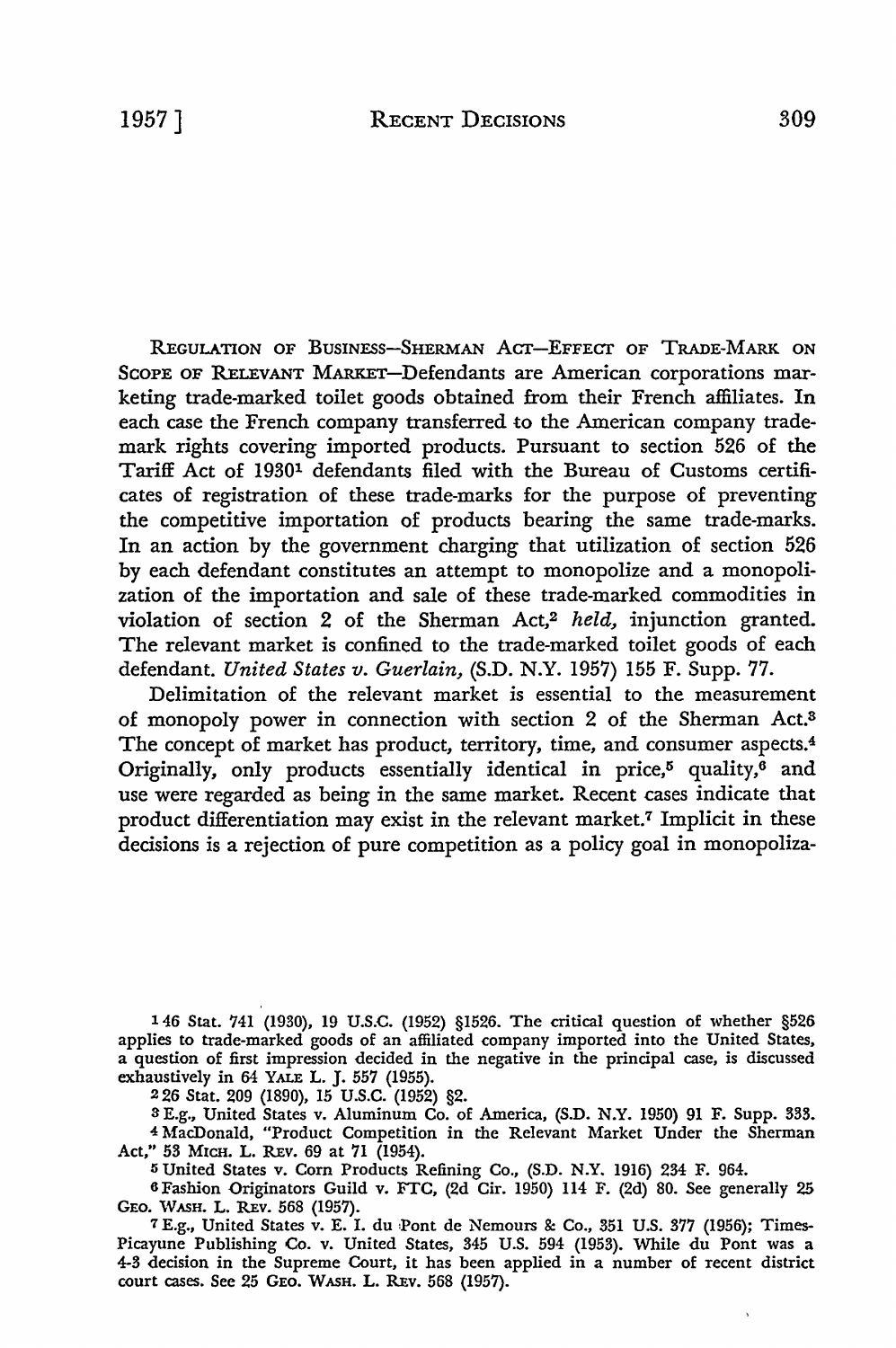tion cases. In accord with theories of monopolistic competition, it is recognized that a single market may contain competitive as well as monopolistic elements. While product differentiation is an aspect of monopoly, this force is counteracted by the competition of substitute products.<sup>8</sup> While it is frequently asserted that a trade-mark operates solely to distinguish the goods of competing sellers and is therefore the essence of competition,9 others argue that by differentiating fungible products a trade-mark operates to create for its product a separate market where demand becomes inelastic and competition is greatly suppressed.10 The principal case adopts the latter position in its entirety. Assuming, however, that a highly exploited trade-mark gives rise to product differentiation, it does not necessarily follow that monopoly exists. To conclude so is to disregard the substitute products doctrine and to equate monopoly with monopolistic competition. There are judicial statements to the effect that the power which the owner of a trade-mark has over his trade-marked products is not the power which constitutes an illegal monopoly.11 Courts have recognized that trade-marked commodities may be in a competitive market embracing other rival commodities.12 This is implicit in the requirement of the resale price maintenance cases, under the Miller-Tydings Amendment13 to the Sherman Act, that the trade-marked commodity be "in free and open competition with products of the same general class produced by others."14 Whether a trade-marked commodity is subject to competition is a question to be determined not by assumption but by market analysis<sup>15</sup> with the burden of establishing the relevant market resting upon the government.16 The test of the scope of relevant market propounded by the Supreme Court is the extent of reasonable interchangeability measured in terms of cross-elasticity of demand.17 While economists generally, like the present court, define cross-elasticity

s See CHAMBERLIN, THE THEORY OF MONOPOLISTIC COMPETITION, 7th ed., 56-70 (1956).

<sup>9</sup>See, e.g., United States v. Timken Roller Bearing Co., (N .D. Ohio 1949) 83 F. Supp. 284 at 315, modified in regard to another point 341 U.S. 593 (1951). See generally Rogers, "The Lanham Act and the Social Function of Trade-Marks," 14 LAW AND CONTEM. PROB. 173 (1949); Pattishali, "Trade-Marks and the Monopoly Phobia," 50 MICH. L. REv. 967 (1952).

10 See, e.g., Timberg, "Trade-Marks, Monopoly, and Restraint of Competition," 14 LAW AND CONTEM. PROB. 323 (1949).

11 United States v. E. I. du Pont de Nemours & Co., note 7 supra, at 393, cited with approval on this point in Packard Motor Car Co. v. Webster Motor Car Co., (D.C. Cir. 1957) 243 F. (2d) 418.

12 Packard Motor Car Co. v. Webster Motor Car Co., note 11 supra.

13 50 Stat. 693 (1937), as amended, 15 U.S.C. (Supp. IV, 1957) §1.

14 Eastman Kodak Co. v. FTC, (2d Cir. 1946) 158 F. (2d) 592, cert. den. 330 U.S. 828 (1946).

15.E.g., United States v. Aluminum Co. of America, (2d Cir. 1945) 148 F. (2d) 416; United States v. E. I. du Pont de Nemours & Co., (D.C. Del. 1953) 118 F. Supp. 41 at 197, affd., note 7 supra. See also Beacon Fruit and Produce Co. v. H. Harris, (D.C. Mass. 1957) 152 F. Supp. 702.

16 United States v. Intl. Boxing Club of N.Y., (S.D. N.Y. 1957) 150 F. Supp. 897. 17 United States v. E. I. du Pont de Nemours & Co., note 7 supra.